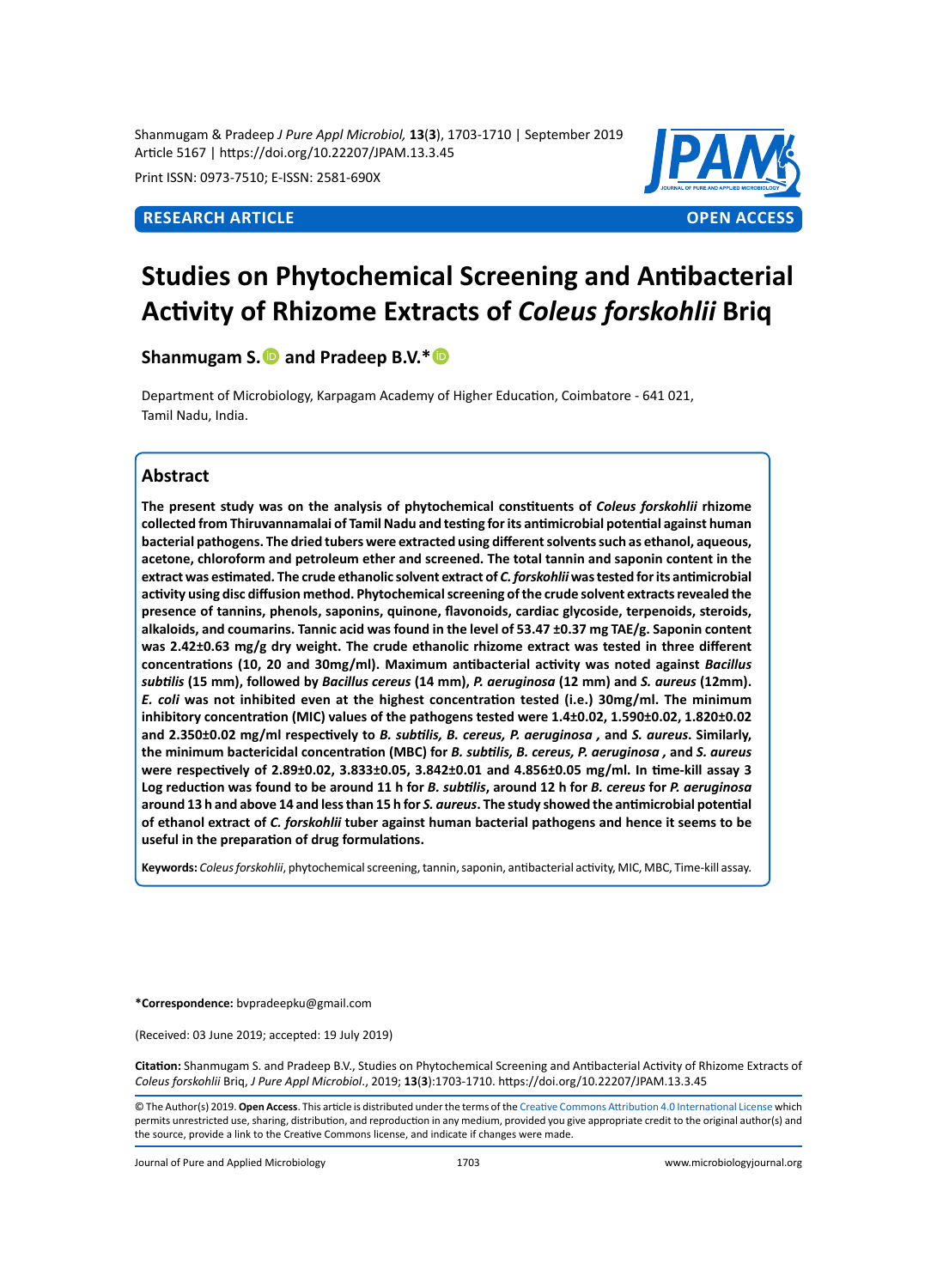#### **INTRODUCTION**

*Coleus* spp. is available in different countries and used for different ailments. About 150 *Coleus* spp. are distributed in different parts of the world in which the *C. forskohlii* is found in Asia, Africa, Australia and Pacific Islands. This plant is an herb belonged to the family Lamiaceae, in which mint and lavenders are also placed. The fragrance is due to the presence of essential oil which is responsible for the aroma. Roots are fibrous in nature. *Coleus* plants have 3000 years old history in Ayurvedic medicines which are in practice to cure heart and lung diseases. As it is having the capacity to break the adipose tissue it is also useful in weight reduction programs. The rate of metabolism is induced to burn fat tissue by stimulation of the enzyme adenylate cyclase, resulting in cyclic AMP synthesis. It is also seemed to be useful in eye care products to reduce pressure in the eyes. In the small intestine, it helps in adsorption of pre-digested foods. It is also used against allergens (i.e.) as an antihistamine drug in diseases like asthma, bronchitis etc. As it improves the cyclic AMP content, it also been used against diseases like hypothyroidism and skin diseases like eczema and psoriasis. It acts on lipid hydrolysis as well as to relax the arterial walls and hence used as angina. Due to its antioxidant and anticancer properties, now focus is on using its extract against secondary or metastatic cancers especially gastric cancers.

In India it is for dysentery, digestive disorders and recently to reduce body weight in human beings<sup>1</sup>. In Brazil also, for a similar purpose, they are used. Ayurvedic medicine recommended this for various disorders like heart disease, abdominal colic, respiratory disorder, burning sensation, insomnia, convulsions, asthma, bronchitis, epilepsy and angina<sup>2</sup>. Its leaves are used as an expectorant, emmenagogue and as a diuretic in various countries. The present study was on phytochemical screening and testing of antimicrobial activity of crude ethanolic root extract of *C. forskohlii* plant.

#### **MATERIALS AND METHODS**

## **Phytochemical screening of rhizome extract of**  *Coleus forskohlii*

*Coleus forskohlii* rhizomes were collected from Tiruvannamalai, phytochemical screening was done by adopting the described standard methods<sup>3-5</sup>. Visible color change or precipitate formation was taken into consideration for the presence (+) or absence (-) of a particular active constituent.

## **Estimation of tannin content in rhizome extracts of** *Coleus forskohlii*

Tannin content was quantified by adopting a standard method<sup>6</sup>. 1 g of powdered tubers was extracted thrice with 10 ml of absolute ethanol. From this 1 ml was taken in a test tube and 0.5 ml of Folin-Ciocalteau's reagent was mixed followed by 1 ml of saturated sodium carbonate (Na<sub>2</sub>CO<sub>3</sub>) and made up to 10 ml using distilled water. After 30 min. incubation at room temperature it was centrifuged at 6000 rpm for 10 min. and the supernatant was used to read in a UV-Vis spectrophotometer (Systronics) at 725 nm. Tannic acid was used as the standard.

# **Determination of saponin in** *Coleus forskohlii*

Saponin content was done according to described standard method7 . In which ethanol, diethyl ether, and butanol were used and washed with 5% aqueous NaCl. Evaporation was done in a water bath to get constant weight which represented the saponin content.

# **Antibacterial activity of rhizome extracts of**  *Coleus forskohlii*

#### **Bacterial strains and inoculum preparation**

The antibacterial potency activity of ethanol extract of tuber was tested against five different pathogens such as *Bacillus subtilis, Bacillus cereus, Staphylococcus aureus Pseudomonas aeruginosa* and *Escherichia coli* at three different concentrations (i.e.) 10, 20 and 30 mg/ml. Each strain was subcultured in 5 ml of Mueller Hinton broth medium (Hi-media) and incubated overnight at 37°C for 18-24 h to attain viable cell count of 10**<sup>7</sup>** CFU/ml.

#### **Antibacterial activity testing using disc diffusion test**

Antibacterial activity was measured using the standard method of disc diffusion on agar plates<sup>8</sup>. 0.1 ml of overnight grown each bacterial culture was spread on Mueller Hinton agar (Himedia) plate surfaces. Paper discs (6mm in diameter) loaded with 20µl of different concentrations (10, 20 and 30 mg/ml) of ethanolic rhizome extract of *Coleus forskohlii* were placed on the agar medium. Plates were incubated at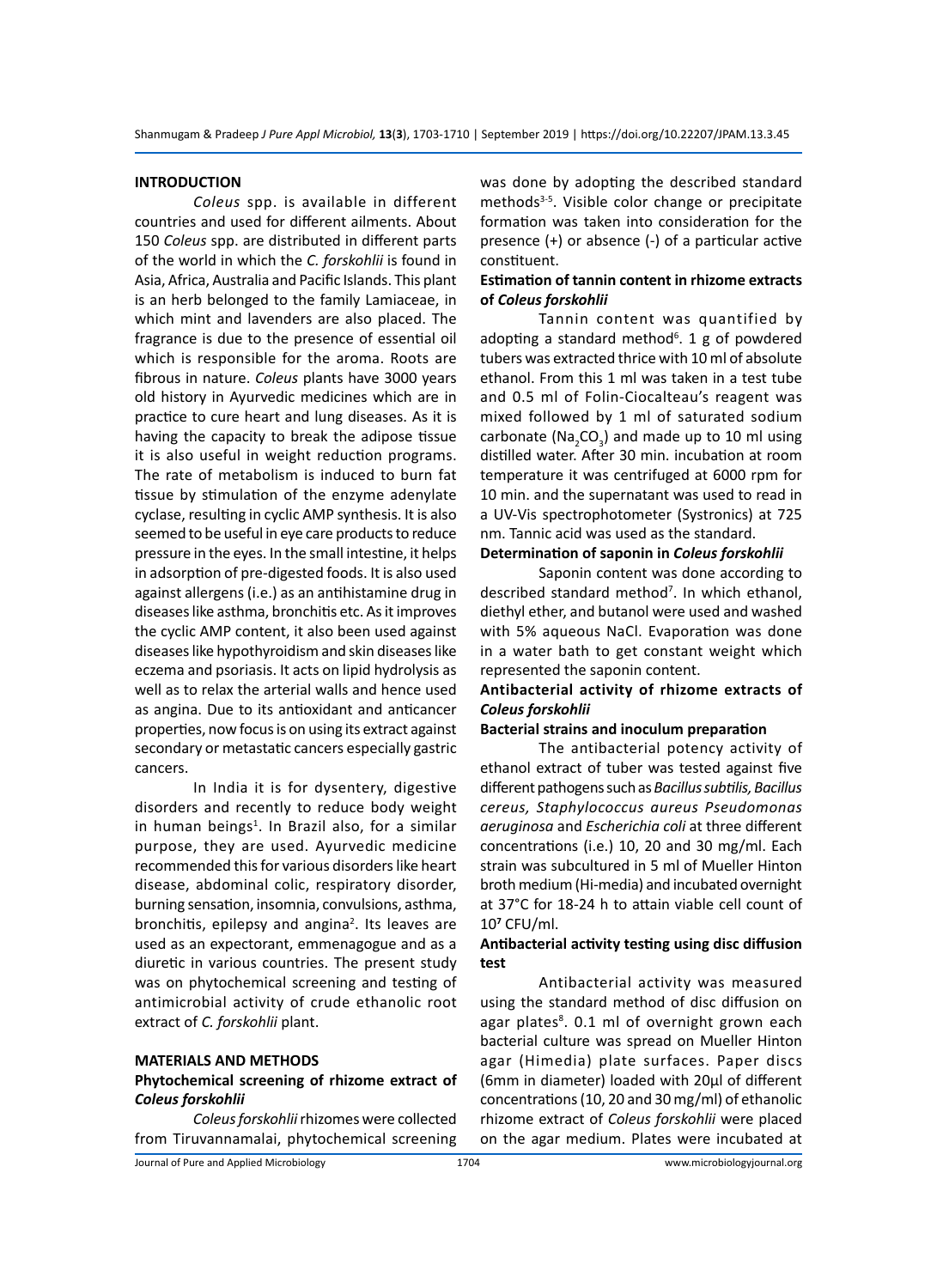35°C for 24 h. Antibacterial activity was measured and assessed based on the size of the zone of clearance.

# **Determination of Minimum inhibitory concentration (MIC) and Minimum bactericidal concentration (MBC) against bacterial pathogens**

The Minimum inhibitory concentration (MIC) and Minimum bactericidal concentration (MBC) were determined by broth/tube dilution method according to the recommendations of the National Committee for Clinical Laboratory Standards Institute<sup>9</sup>. Different concentration of ethanolic plant extract 100, 50, 25, 12.5, 6.25, 3.125, 1.563, 0.781, 0.390, 0.195 mg/ml were prepared in tubes containing 5 ml Muller Hinton broth. Pathogenic bacterial strains (*Bacillus subtilis, Bacillus cereus, P. aeruginosa* and *S. aureus*) were inoculated in 5ml of Muller Hinton broth (MHB) and incubated at 37°C until the turbidity value of 0.5 McFarland (approximately  $10^6$  CFU/ml) was attained<sup>10</sup>. 100 µl of each bacterial strain was inoculated into tubes containing different concentrations of plant extract were incubated at 37°C for 24 h and then observed for turbidity. The Tube containing sterile Muller Hinton broth alone was used as a negative control. The MIC was defined as the lowest concentration that completely prevented visible growth after incubation at 37°C for 18-24 h.

After determination of MIC for each bacterium, 100µl from all tubes in which no visible bacterial growth observed were inoculated into sterile MHB without the plant extract individually. The tubes were then incubated for overnight at 37°C. The MBC is defined as the lowest concentration of antimicrobial agent that kills >99.9% of the initial bacterial population where no visible growth of the bacteria was observed in the Muller Hinton broth tubes.

# **Time-kill assay**

Time-kill assays were performed to further evaluate the antibacterial activity of ethanolic extract against all tested pathogens according to the procedure described previously $11,12$ . The Overnight culture was used to inoculate fresh Muller-Hinton broth containing 10mg/ml of tuber extract with 10<sup>6</sup> CFU/ml of cells. The culture was incubated at 37°C for 24 h. Surviving bacteria were counted for every 3 h up to 24 h (i.e. 0-24 h). 100µl of samples were subcultured on Muller-Hinton plates and the surviving colonies were counted and expressed as CFU/ml. A bactericidal effect was defined as a ≥ 3 log10 CFU/ml decrease compared to the initial inoculum.

#### **Statistical analysis**

Each test was performed in triplicates and the results were expressed as mean ± standard deviation.

#### **RESULTS**

In the present investigation, rhizome samples were collected from Thiruvannamalai

| Phytochemicals    | Rhizome extract of Coleus forskohlii |           |           |            |                    |
|-------------------|--------------------------------------|-----------|-----------|------------|--------------------|
|                   | Ethanol                              | Aqueous   | Acetone   | Chloroform | Petroleum<br>ether |
| Tannin            | $^{++}$                              | $^{++}$   | $^{++}$   | +          | +                  |
| Saponin           | $\ddot{}$                            | $\ddot{}$ | $\ddot{}$ |            |                    |
| Quinone           | $^{++}$                              | $+$       | $+$       |            |                    |
| Flavanoid         | $^{++}$                              | $+$       | $\ddot{}$ |            |                    |
| Phenol            | $\ddot{}$                            | $+$       | $\ddot{}$ | +          | $\ddot{}$          |
| Glycosides        | ۰                                    |           |           |            |                    |
| Cardiac glycoside | $^{++}$                              |           |           | +          | $\ddot{}$          |
| Terpenoids        | $^{++}$                              | $^{++}$   | $^{++}$   |            |                    |
| <b>Steroids</b>   | $^{++}$                              | $+$       | $\ddot{}$ |            |                    |
| Alkaloid          | $\ddot{}$                            |           | $^{++}$   |            | +                  |
| Coumarins         | $^{++}$                              | $\ddot{}$ | $+$       | +          | +                  |

**Table 1.** Phytochemical screening from rhizome extract of *Coleus forskohlii*

Key: + Positive: ++ Strong positive: - negative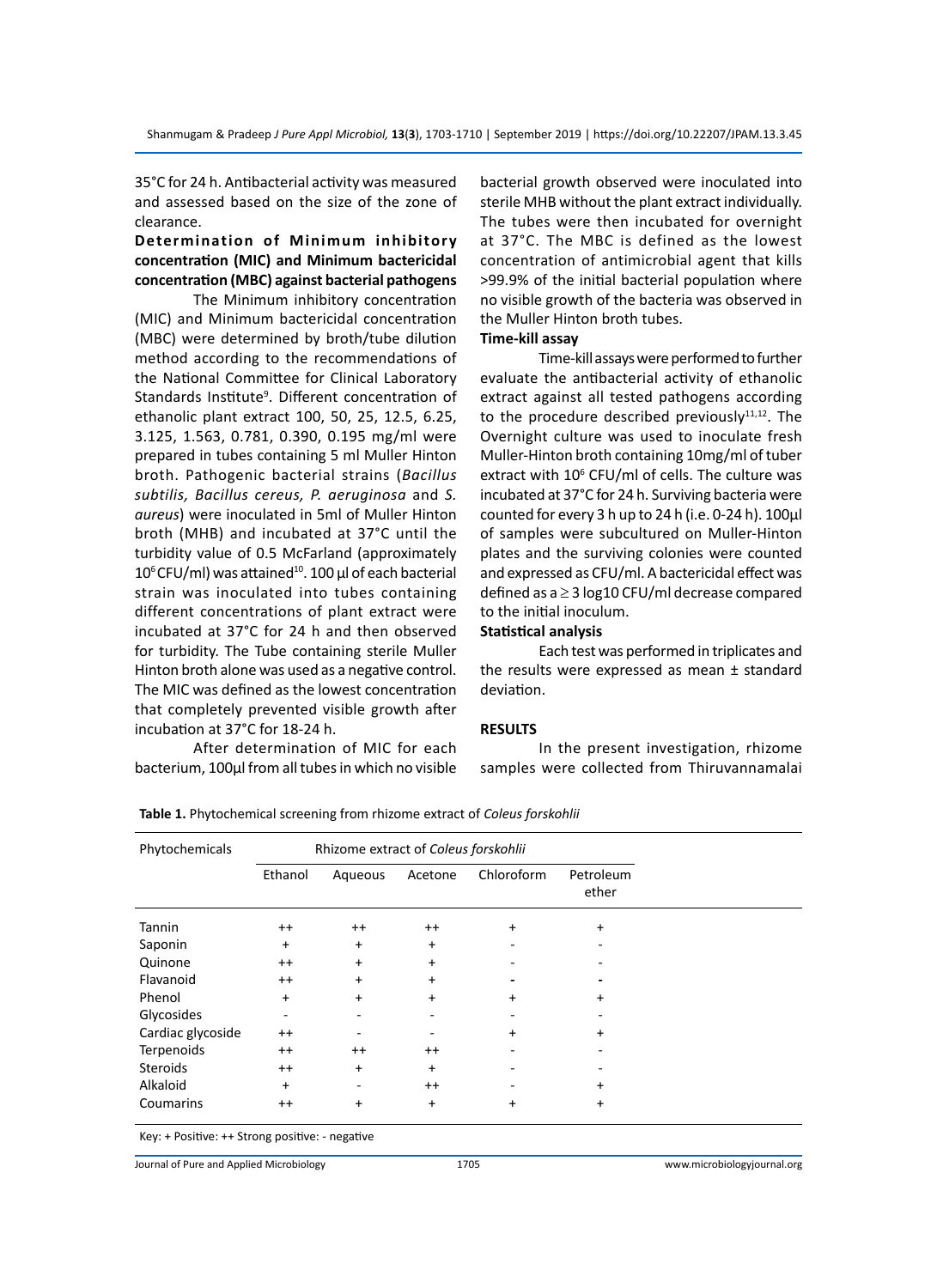Shanmugam & Pradeep *J Pure Appl Microbiol,* **13**(**3**), 1703-1710 | September 2019 | https://doi.org/10.22207/JPAM.13.3.45

of Tamil Nadu. The dried rhizome sample was extracted with different solvents such as ethanol, aqueous, acetone, chloroform and petroleum ether. Each solvent extract was screened for the presence of phytochemicals. The results revealed the presence of tannins, phenols, saponins, quinone, flavonoids, cardiac glycoside, terpenoids, steroids, alkaloids and coumarins (Table 1). Quantitative estimation of tannic acid content showed 53.47  $\pm$ 0.37 mg TAE/g and the saponin content in the *C. forskohlii* was 2.42±0.63 mg/g dry weight (Table 2). When testing the antibacterial activity of crude ethanolic rhizome extract using disc diffusion method against various human pathogens such as *Bacillus subtilis, Bacillus cereus, P. aeruginosa*, *S. aureus* and *E.coli* at the maximum concentration 30mg/ml, the zone of clearance of 15 mm, 14 mm, 12 mm and 12 mm and 0 mm respectively (i.e.) *E. coli* was not inhibited (Fig. 1 and Table 3).

**Table 2.** Quantitative estimation of tannin and saponin content from rhizome extract of *Coleus forskohlii*

| Sample                               | Tannin<br>content<br>$(mg \text{TAE/g})$ | Saponin<br>content<br>(mg/g dry weight) |  |
|--------------------------------------|------------------------------------------|-----------------------------------------|--|
| Coleus forskohlii<br>rhizome extract | $53.47 \pm 0.37$                         | $2.42 \pm 0.63$                         |  |





**Fig. 1.** Antibacterial activity of ethanolic rhizome extract of *Coleus forskohlii* on bacterial pathogens A: *Bacillus subtilis*; B: *Bacillus cereus*; C: *Pseudomonas aeruginosa*; D: *Staphylococcus aureus* and E: *Escherichia coli*



**Fig. 2.** Time-kill assay for tested bacterial pathogens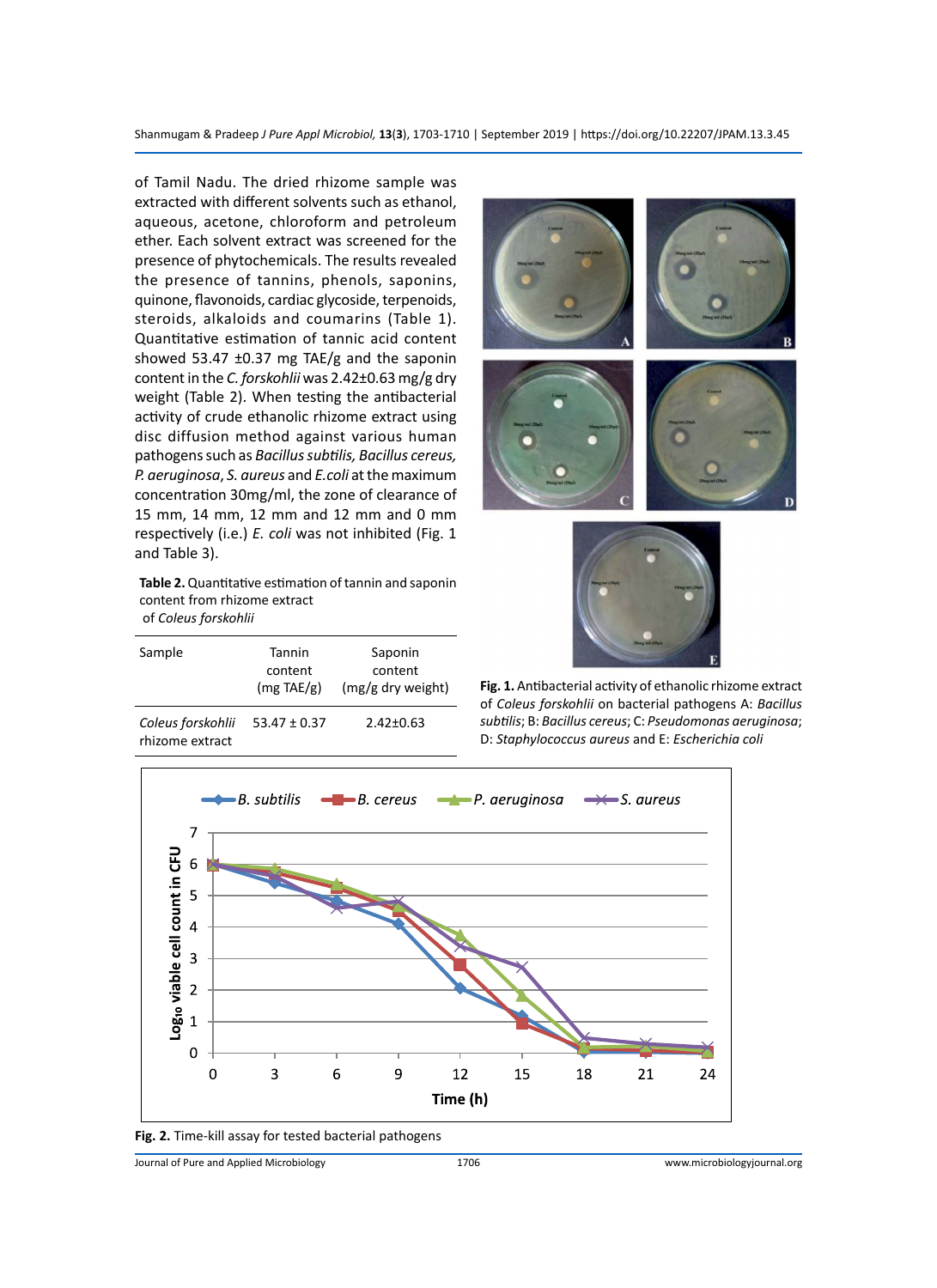Shanmugam & Pradeep *J Pure Appl Microbiol,* **13**(**3**), 1703-1710 | September 2019 | https://doi.org/10.22207/JPAM.13.3.45

| Microorganisms tested                      | Zone of inhibition (mm)<br>Concentrations of ethanolic<br>rhizome extract used |         |         |
|--------------------------------------------|--------------------------------------------------------------------------------|---------|---------|
|                                            |                                                                                |         |         |
|                                            | 10mg/ml                                                                        | 20mg/ml | 30mg/ml |
| Bacillus subtilis (MTCC No. 100224)        |                                                                                | 12      | 15      |
| Bacillus cereus (MTCC No. 10221)           |                                                                                | 11      | 14      |
| Pseudomonas aeruginosa<br>(MTCC No. 14676) |                                                                                | 12      | 12      |
| Staphylococcus aureus (MTCC No. 9542)      |                                                                                | 10      | 12      |
| Escherichia coli (MTCC No. 1563)           |                                                                                |         |         |
| Negative control (Ethanol)                 |                                                                                |         |         |

**Table 3.** Antibacterial activity from rhizome extract of *Coleus forskohlii*

Inhibition Zone in diameter (mm)\*

The minimum inhibitory concentration (MIC) values of the tested pathogens viz., *B. subtilis, B. cereus, P. aeruginosa* and *S. aureus* were respectively of 1.4±0.02, 1.590±0.02, 1.820±0.02 and 2.350±0.02 mg/ml. Likewise, the minimum bactericidal concentration (MBC) for *B. subtilis, B. cereus, P. aeruginosa*, and *S. aureus* were respectively of 2.89±0.02, 3.833±0.05, 3.842±0.01 and 4.856±0.05 mg/ml (Table 4). The time-kill assay for the ethanolic rhizome extract of *C. forskohlii* against the tested human pathogens *Bacillus subtilis, Bacillus cereus, P. aeruginosa,* and *S. aureus* revealed the viable cells in the range of 0 to 0.182  $log_{10}$ CFU/ml after 24 hours of incubation. Whereas at 3 hours incubation, it was in the range of 5.4-5.86  $log_{10}$ CFU/ml and at 12 hours it was ranged from 2.06-3.75  $log_{10}$ CFU/ml. At 18 hours it was at the range of 0.04-2.73  $log_{10}$ CFU/ml (Fig. 2). Time-kill assay showed 3 Log reduction around 11 h for *B. subtilis*, around 12 h for *B. cereus* for *P. aeruginosa* around 13 h and above 14 and less than 15 h for *S. aureus*.

**Table 4.** MIC and MBC

| Pathogens<br>tested | Minimum Inhibitory concen./<br>Minimum Bactericidal concen.<br>(mg/ml) |                  |  |  |
|---------------------|------------------------------------------------------------------------|------------------|--|--|
|                     | MIC                                                                    | <b>MBC</b>       |  |  |
| B. subtilis         | $1.4 \pm 0.02$                                                         | $2.89 \pm 0.02$  |  |  |
| B. cereus           | $1.590 \pm 0.02$                                                       | 3.833±0.05       |  |  |
| P. aeruginosa       | $1.820 \pm 0.02$                                                       | $3.842 \pm 0.01$ |  |  |
| S. aureus           | $2.350 \pm 0.02$                                                       | 4.856±0.05       |  |  |

#### **DISCUSSION**

Qualitative phytochemical analysis of the ethanolic extract of *C. forskohlii* rhizome showed the presence of tannins, quinone, flavanoids, cardiac glycoside, terpenoids, steroids, and coumarins in relatively higher level, whereas saponins, phenols, and alkaloids in lower level. In chloroform and petroleum ether extracts, only tannin, phenol, cardiac glycoside and coumarins were present. Other solvents also showed varying results. The solvent used in the extraction procedure seemed to decide the phytochemical component that is derived. Hence to know the components present and to delineate their biological or physiological activities useful phytochemical screening is important<sup>13</sup>.

Earlier studies found *C. forskohlii* rhizome was rich in phenol and flavonoids $14-16$ . The present investigation revealed the high content of tannin. The total tannin content in the ethanolic rhizome extract of *Coleus forskohlii* was determined by UV spectrophotometric method and it was found to be 53.47  $\pm$  0.37 mg tannic acid equivalent (TAE) /g (Table 2). The given value is mean  $\pm$  SD for three different determinations. Presence of tannins was reported in various parts like leaves, stems, and roots of popular medicinal plants collected from Northern India<sup>17</sup>.

Saponin content observed in the present work in the *C. forskohlii* was 2.42±0.63 mg/g dry weight. The antibacterial activity of saponin was reported in *Sorghum bicolor* extract<sup>18</sup>. Interestingly it had more inhibitory activity towards Gm positive bacteria as observed in the present study. The

Journal of Pure and Applied Microbiology 1707 www.microbiologyjournal.org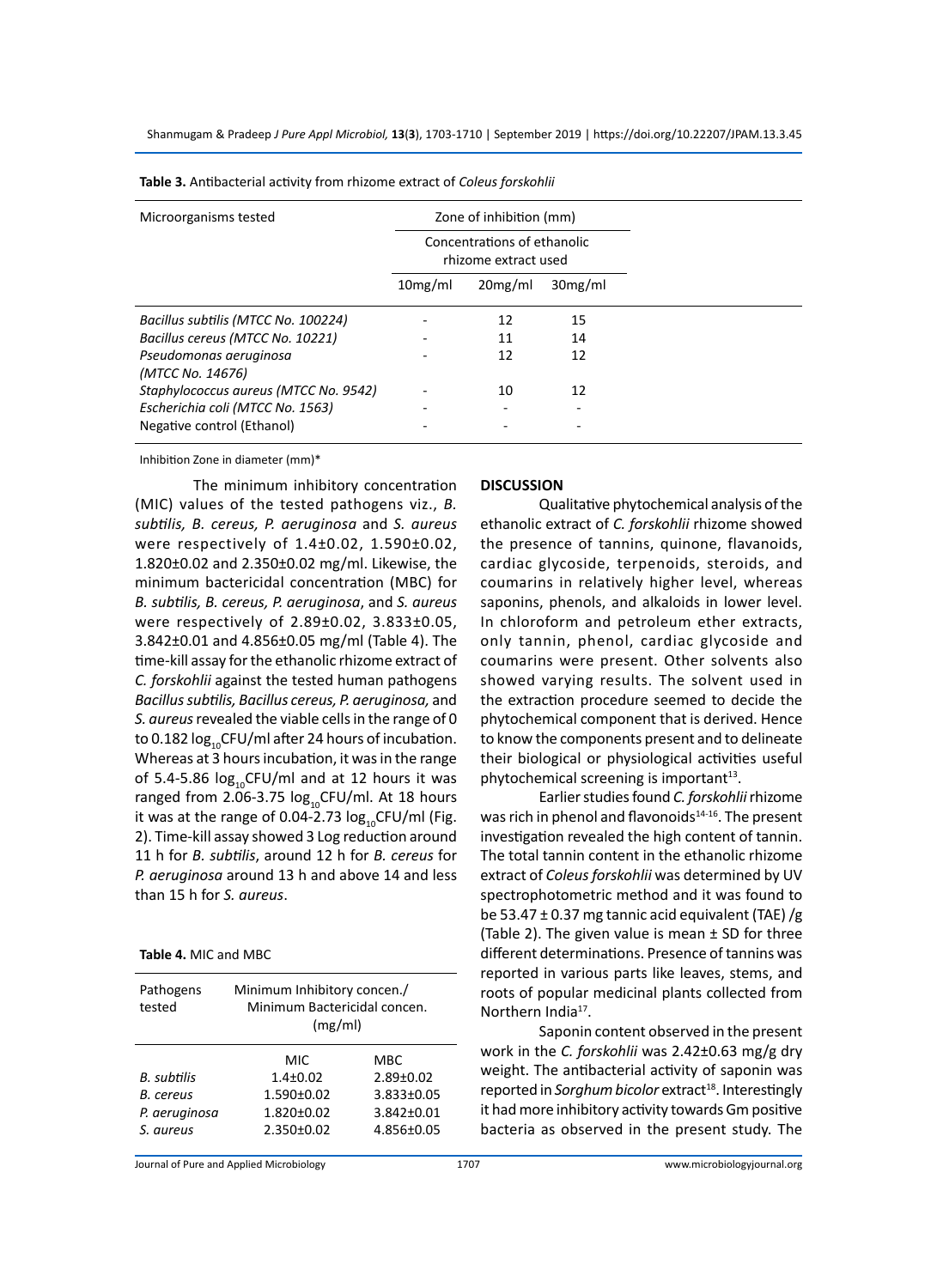Antibacterial and fungistatic effect had been reported in various plant extracts in earlier work  $also^{19,20}$ .

Among five pathogens tested four were inhibited by the extract of *C. forskohlii*. Maximum inhibitory activity was found against *Bacillus subtilis* followed by *Bacillus cereus, Pseudomonas aeruginosa* and *Staphylococcus aureus*. However*,* it was not inhibitory to *E. coli*. The ethanolic extract of *C. froskohlii* roots collected from Rewa (Madhya Pradesh) was found to be most inhibitory against *B. cereus* (32 mm), followed by *M. luteus* (31 mm), *K. pneumoniae* (30 mm), *S. aureus* (29 mm), *P.*  aeruginosa (15 mm) and *E. coli* (15 mm)<sup>16</sup>. In their study also, lowest inhibitory activity was shown against *E. coli*. In another study done on aqueous and methanolic extracts of 12 plants belonging to different families, aqueous extract did not show any activity whereas methanol extract inhibited *B. cereus* and *S. epidermidis*21.

When ethanolic extracts of 50 medicinal plants of Nigeria tested, 28 were inhibitory to one or more pathogens tested, which included *B. subtilis, E. coli, S. aureus, P. aeruginosa* and *C. albicans*<sup>22</sup>. Leaves and flowers of *C. hirsute,* extracted using ethanol and dichloromethanol as well as the similar extract of leaves and stems of *C. squalid* were found to inhibit *Staphylococcus* and *Streptococcus*. However only rhizomes were used in the present investigation.

*Coleus canius* (Roth) Vatke extract showed inhibitory activity against *E. coli* when 50mg/ml of hydro-alcoholic extract was used $23$ . Surprisingly they found most inhibitory activity against *E. coli* whereas in the present investigation it was not so, even with 30mg/ml of the rhizome. The methanolic leaf extract of *Acasis nilotica* was inhibitory against *E. coli, S. aureus* and *Xanthomonas axonopodis*<sup>24</sup>. Both Gram positive and Gram negative bacteria were found to be inhibited by ethanol extract of the root of this plant. It is true that ethanol, as well as methanol extracts, were more inhibitory compared to other solvents. It is opined that methanol might be more inhibitory compared to ethanol<sup>25</sup>. This might be due to the aromatic nature of the inhibitory compounds<sup>26</sup> which may be easily extracted in organic solvents like ethanol, methanol etc., It was also proved the same through a study on *Leucas aspera*27. In general Grampositive bacteria are more susceptible<sup>28,29</sup>. The cell wall of Gram-positive bacteria is thinner and made of single layer whereas that of Gram-negative is thicker and is a multilayered structure<sup>30</sup>. However resistance seemed to be strain dependent<sup>31</sup> as *P*. *aeruginosa* was inhibited and *E. coli* was not.

The antimicrobial activities of ethanolic extract may be due to the presence of phytochemicals identified. Antimicrobial activity of tannins was already reported by many researchers<sup>32-36</sup>. Tannic acid works like a siderophore and it quenches iron and the microorganism may die due to lack of iron to do functions like reduction of the ribonucleotide precursor of DNA, a formation of haem and various other important functions<sup>37</sup>. Inhibition of 15 bacterial pathogens tested by tannic acid was observed<sup>37</sup>. However, in a study, it was not shown due to lack of iron as they added extra iron to the medium32. The astringent property of tannin form complexes with enzymes and substrates is another view<sup>37</sup>. They also suggested its action on membrane and complexation of metal ion which are involved in important cellular functions of the pathogens. Tannic acid increased the inhibitory activity of  $β$ -lactam antibiotics<sup>32</sup>.

The MIC values of the pathogens tested were 1.4±0.02, 1.590±0.02, 1.820±0.02 and 2.350±0.02 mg/ml respectively to *B. subtilis, B. cereus, P. aeruginosa,* and *S. aureus*. Similarly the MBC for the tested pathogens such as *B. subtilis, B. cereus, P. aeruginosa,* and *S. aureus* were respectively of 2.89±0.02, 3.833±0.05, 3.842±0.01 and 4.856±0.05 (Table 4).

MIC values were comparable to other studies in related plants, as well as to various other potent medicinal plants<sup>38,32</sup>.

MBC values were ranged from 2.89±0.02 to 4.856±0.05 mg/ml. Similar reports were done in ethanolic extracts of *Coleus aromaticus* (Muniandy *et al.,* 2014). The MBC values were found to be higher than that of MIC. Approximately 2 MIC values in all the pathogens tested. Similar results (i.e.) 2-3 times more MIC for MBC values was reported by many in plant extracts as well as regarding antibiotics also $14,32,36$ .

The study results revealed that within 15 to 18 h the pathogens can be killed totally and hence this plant extract can be used for various drug formulations.

The results obtained in the present study

Journal of Pure and Applied Microbiology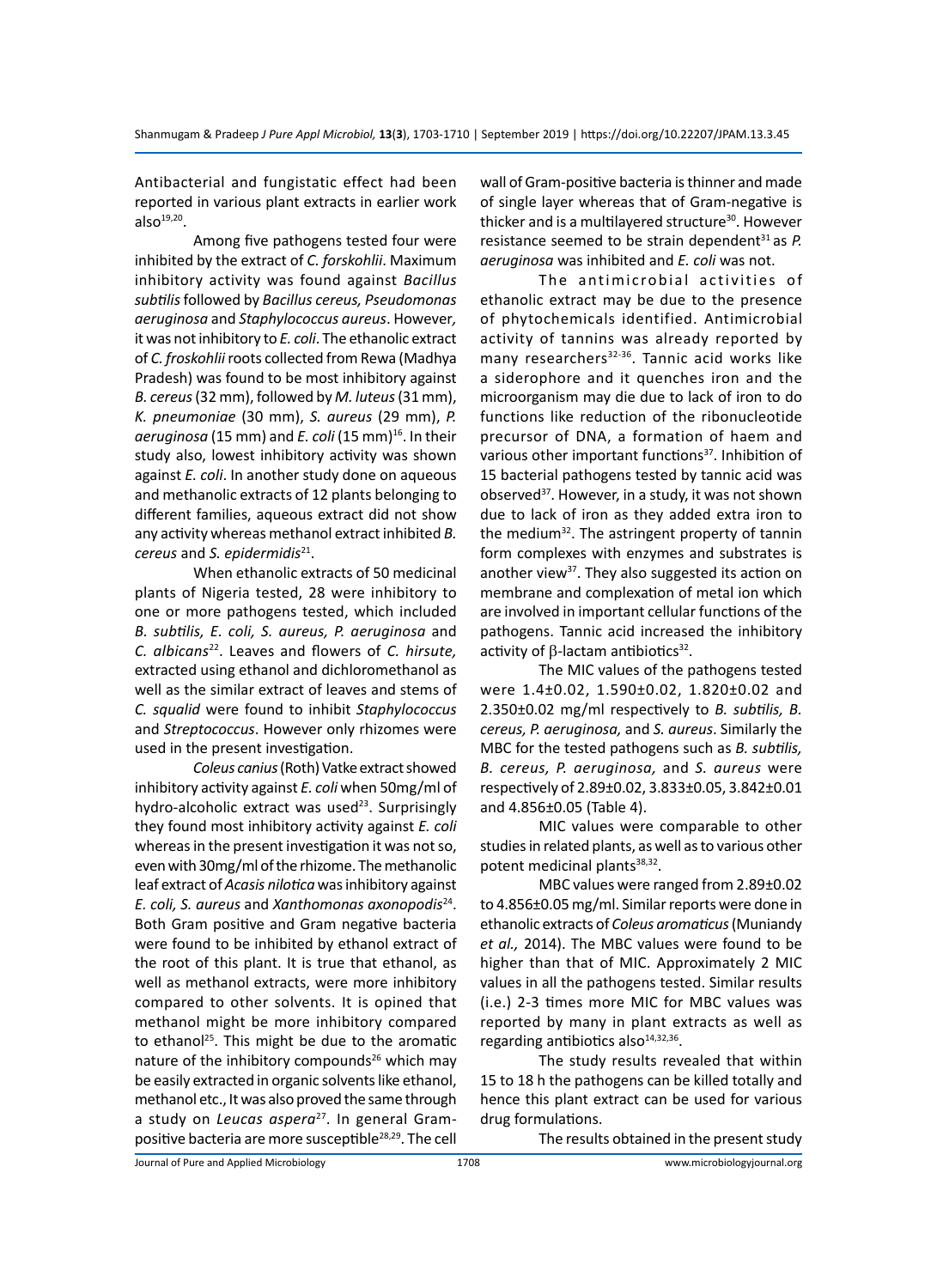were more potent compared to previous studies in this plant and related species $38,39$ . Time-kill assay in the present study showed 3 Log reduction found to be around 11 h for *B. subtilis*, around 12 h for *B. cereus* for *P. aeruginosa* around 13 h and above 14 and less than 15 h for *S. aureus*. Thus the results obtained in the present investigation were appreciable.

#### **CONCLUSION**

The present study clearly indicated the antibacterial potential of an ethanolic crude extract of *C. forskohlii* collected from Thiruvannamalai district of Tamil Nadu.

#### **ACKNOWLEDGMENT**

The authors sincerely thank the Management, Karpagam Academy of Higher Education, Coimbatore – 641 021, Tamil Nadu, India, for their encouragement and support.

#### **CONFLICT OF INTEREST**

The authors declares that there is no conflict of interest.

#### **AUTHORS' CONTRIBUTION**

SS collected plant materials, did laboratory research work, consolidation and interpretation of data, and wrote the manuscript. BVP reviewed and corrected the manuscript.

#### **Funding**

None.

#### **Data availability**

All datasets generated or analyzed during this study are included in the manuscript.

#### **Ethics Statement**

This article does not contain any studies with human participants or animals performed by any of the authors.

#### **REFERENCES**

De Souza NJ, Dohadwalla AN, Reden J. Forskolin: A labdane diterpenoid with antihypertensive, positive inotropic, platelet aggregation inhibitory, and adenylate cyclase activating properties. *Med. Res. Rev.*, 1983; **3**: 201-19. https://doi.org/10.1002/ med.2610030205

- 2. Ammon HPT, Muller AB. Forskolin: From an ayurvedic remedy to a modern agent. *Planta Med.*, 1985; **46**: 473-77. https://doi.org/10.1055/s-2007-969566
- 3. Raaman N. Qualitative phytochemical screening. Phytochemical techniques, New India Publishing Agency, New Delhi, 2006. p. 19-22.
- 4. Thamaraiselvi LP, Jayanthi P. Preliminary studies on phytochemicals and antimicrobial activity of solvent extract of *Eichhornia crassipes* (Mart.) Solms . *Asian J. Plant. Sci. Res.*, 2012; **2**(2): 115-22.
- 5. Rajesh H, Rao SN, Rani M, Shetty N, Prathima K, Rajesh EP, Chandrashekhar R. Phytochemical analysis of methanolic extract of *Curcuma longa* Linn. *Int. J. Univ. Pharm. Bio. Sci.*, 2013; **2**(2): 39-45.
- 6. Pearson D. Laboratory Techniques in Food Analysis. 1st ed. Butterworth, London. 1976. P. 22-25.
- 7. Obadoni BO, Ochuko PO. Phytochemical studies and Comparative efficacy of the crude extracts of some homeostatic plants in Edo and Delta States of Nigeria. *Global J. Pure Appl. Sci.*, 2001; **8**: 203-08. https://doi. org/10.4314/gjpas.v8i2.16033
- 8. Faten M, Hanen F, Fellah R, Chedly A. Total phenolic, flavonoid and tannin contents and antioxidant and antimicrobial activities of organic extracts of shoots of the plant *Limonium delicatulum*. *J. Taibah Univ. Sci.*, 2014; **8**(3): 216-24. https://doi.org/10.1016/j. jtusci.2014.01.003
- 9. CLSI (Clinical and Laboratory Standards Institure). Performance standards for antimicrobial susceptibility testing. CLSI / NCCLS approved standard. Clinical and Laboratory Institute, Wayne, Pennsylvania 2007:M100-S17.
- 10. Andrews JM. Determination of minimum inhibitory concentrations. *J. Antimicrob. Chemother.*, 2001; **48**: 5-16. https://doi.org/10.1093/jac/48.suppl\_1.5
- 11. McKay GA, Beaulieu S, Arhin FF, Belley A, Sarmiento I, Parr, T, Moeck G. Time-kill kinetics of oritavancin and comparator agents against *Staphylococcus aureus, Enterococcus faecalis* and *Enterococcus faecium*. *J. Antimicrob. Chemother.*, 2009; **63**:1191-99. https:// doi.org/10.1093/jac/dkp126
- 12. NCCLS (National Committee of Clinical Laboratory Standards). Methods for determining bactericidal activity of antimicrobial agents: Approved guideline M26-A. NCCLS, Wayne, USA, 1999.
- 13. Suresh SN, Nagarajan N. Preliminary phytochemical and antimicrobial activity analysis of *Begonia malabarica* Lam. *J. Basic Appl. Biol.*, 2009; **3**(1, Suppl2): p. 59-61.
- 14. Anbuselvan S, Muralikrishnan V. Antimicrobial activity of *Coleus forskohlii* root extract against human pathogens*. Int. J. Phytopharmacol.*, 2013; **4**(1): 42-49.
- 15. Kala S. Antimicrobial activity of *Coleus forskohlii* (Wild) Briq. and *Costus igneus* N.E.Br. *IOSR J. Pharm. Biol. Sci.*, 2014; **9**(5): 01-06. https://doi.org/10.9790/3008- 09550106
- 16. Singh S, Singh N. Phytochemical and antimicrobial activity of various root extracts of *Coleus forskohlii* medicinal plant. *Int. J. Res. Appl. Sci. Eng. Technol.*, 2016; **4**(2): 150-55.